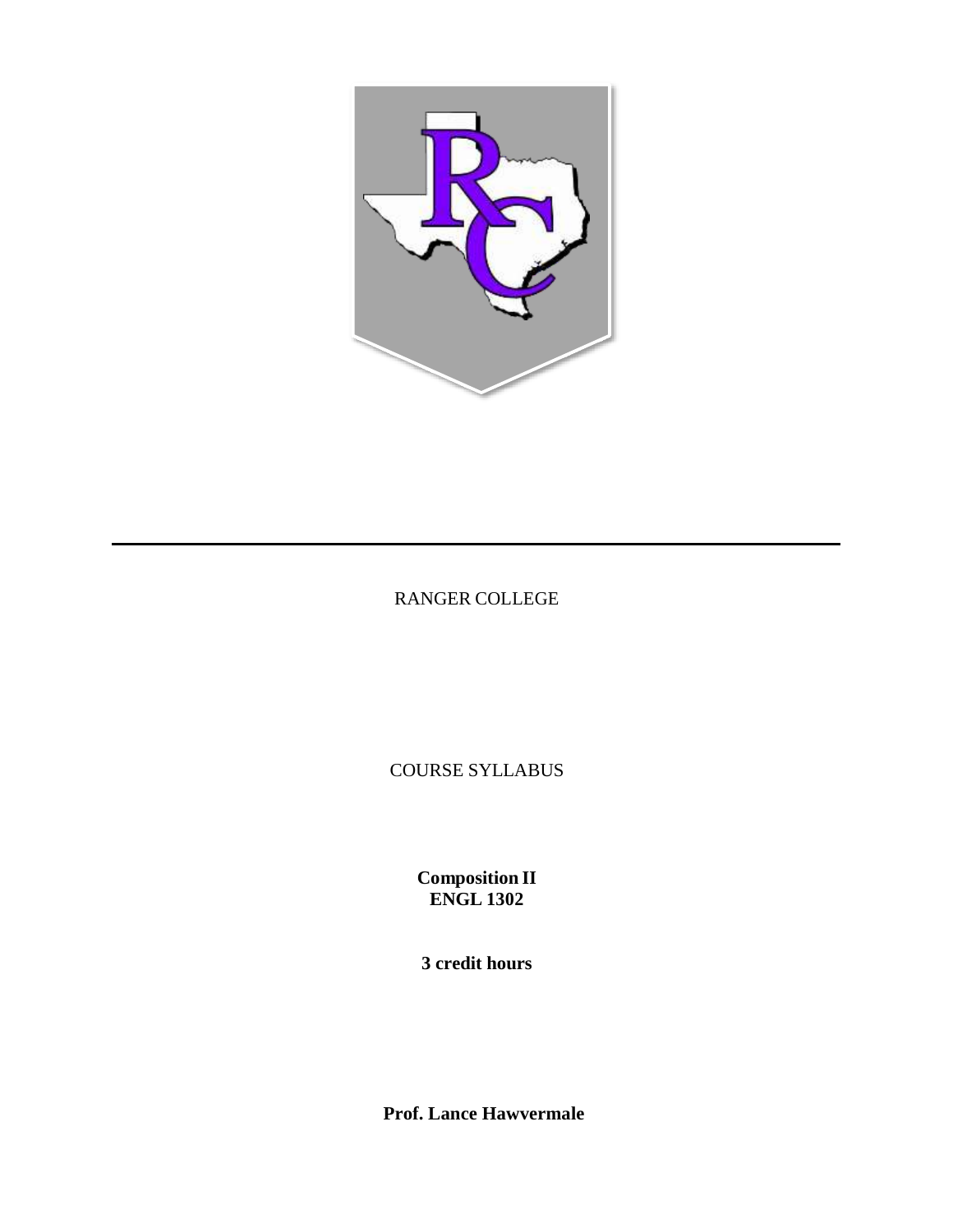|                | <b>INSTRUCTOR:</b> Lance Hawvermale |
|----------------|-------------------------------------|
| EMAIL:         | lhawvermale@rangercollege.edu       |
| <b>OFFICE:</b> | Jameson Hall                        |

#### **I. Texas Core Curriculum Statement of Purpose**

Through the Texas Core Curriculum, students will gain a foundation of knowledge of human cultures and the physical and natural world, develop principles of personal and social responsibility for living in a diverse world, and advance intellectual and practical skills that are essential for all learning.

### **II. Course Description**

Intensive study of and practice in the strategies and techniques for developing research-based expository and persuasive texts. Emphasis on effective and ethical rhetorical inquiry, including primary and secondary research methods; critical reading of verbal, visual, and multimedia texts; systematic evaluation, synthesis, and documentation of information sources; and critical thinking about evidence and conclusions.

### **III. Required Background or Prerequisite**

Prerequisite: English 1301.

### **IV. Required Textbook and Course Materials**

*The Bedford Introduction to Literature for Ranger College.* Customized Eleventh Edition. ISBN: 9781319189754

### **V. Course Purpose**

To focus on developing ideas and expressing them clearly, considering the effect of the message, fostering understanding, and building skills needed to communicate persuasively. This course involves the command of written literacy skills that enable people to exchange messages appropriate to the subject, occasion, and audience.

### **VI. Learning Outcomes**

Upon successful completion of this course, students will:

Demonstrate knowledge of individual and collaborative research processes.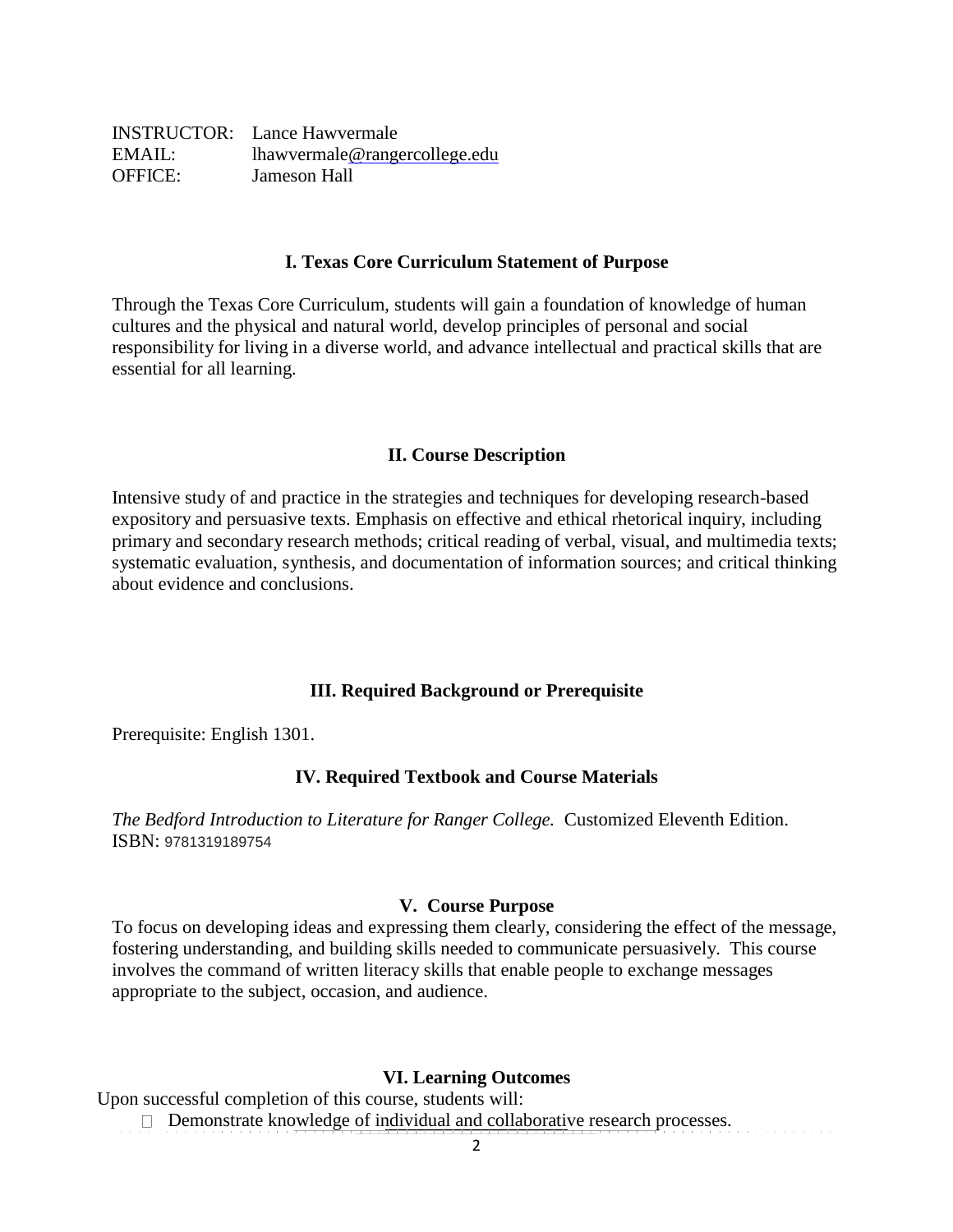- $\Box$  Develop ideas and synthesize primary and secondary sources within focused academic arguments, including
- one or more research-based essays.
- Analyze, interpret, and evaluate a variety of texts for the ethical and logical uses of evidence.
- Write in a style that clearly communicates meaning, builds credibility, and inspires belief or action.
- Apply the conventions of the MLA style manual

## **VII. Core Objectives**

This course meets the following of the six Core Objectives established by Texas:

- ☒ **Critical Thinking Skills (CT) –** Creative thinking, innovation, inquiry, and analysis; evaluation and synthesis of information
- ☒ **Communication Skills (COM) –** effective development, interpretation and expression of ideas through written, oral, and visual communication
- ☐ **Empirical and Quantitative Skills (EQS) –** The manipulation and analysis of numerical data or observable facts resulting in informed conclusions
- $\Box$  **Teamwork** (**TW**) The ability to consider different points of view and to work effectively with others to support a shared purpose or goal
- ☐ **Social Responsibility (SR) –** Intercultural competence, knowledge of civic responsibility, and the ability to engage effectively in regional, national, and global communities
- $\Box$  **Personal Responsibility** (PR) The ability to connect choices, actions, and consequences to ethical decision-making

## **VIII. Methods of Instruction**

This is a multimedia class. Media include lectures, discussions, hardcopy handouts, electronic documents (.pdf, .doc), PowerPoints, MP3s, podcasts, webcasts, et cetera.

## **IX. Methods of Assessment**

We will read, study, evalutate, and discuss many short stories, poems, and plays. Based on these readings, students will complete the following assignments:

| Four essays                            | 100 points each |
|----------------------------------------|-----------------|
| Two or three short writing assignments | 10 points each  |
| Outline of research paper              | 50 points       |
| Mid-term exam                          | 200 points      |
| Research paper                         | 200 points      |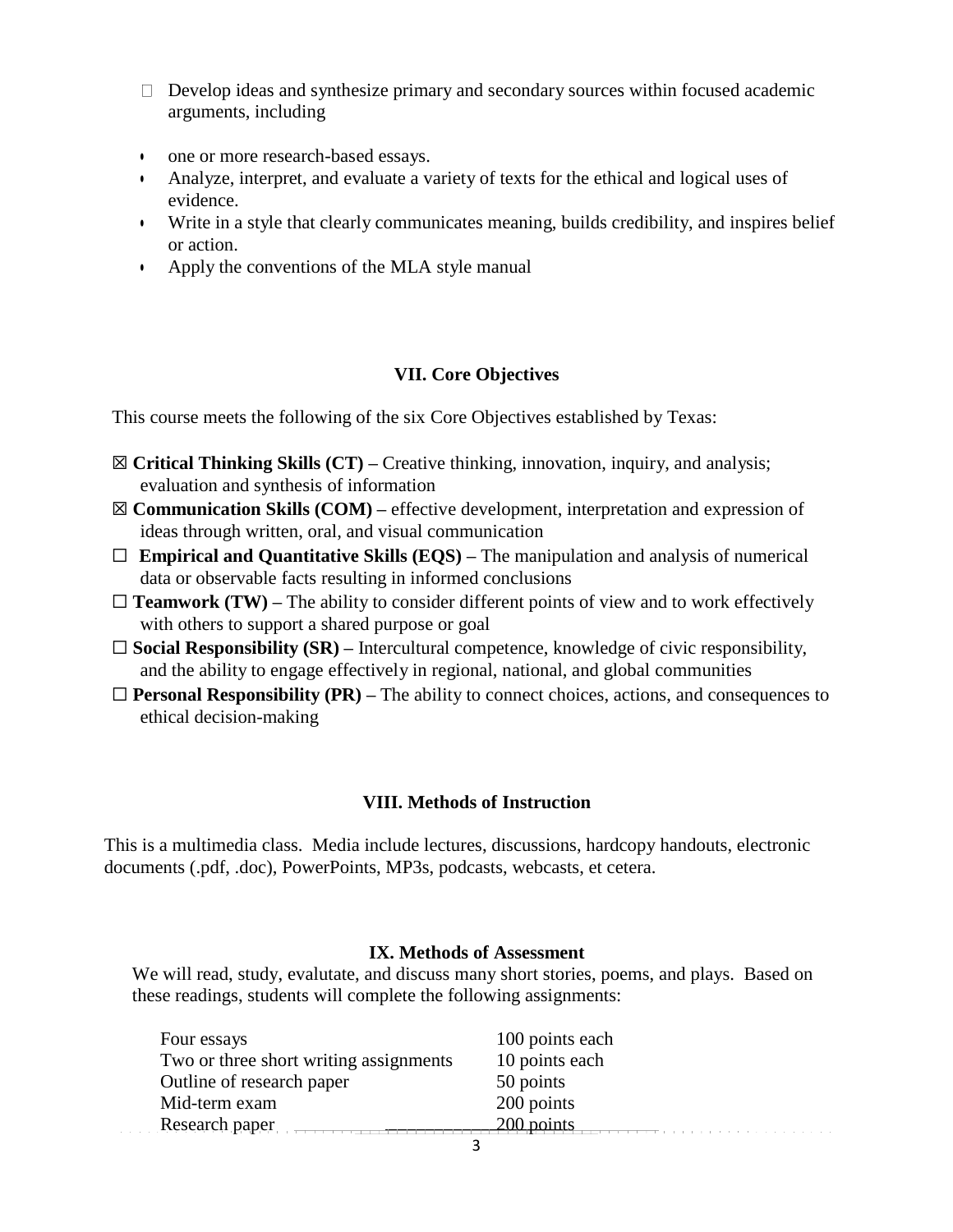To pass the class, the student must achieve at least a 60% overall grade *and* they must pass the final exam. A=90-100; B=80-90; C=70-79; D=60-69; Below 60=F

A=90-100 B=80-89 C=70-79 D=60-69 Below 60=F

## **X. Course/Classroom Policies**

**Late papers receive a one letter-grade deduction if received within one week of the due date. Papers more than one week late will not be accepted.**

> 1.Regular and punctual attendance in all classes is considered essential for optimum academic success. If the student has the equivalence of three weeks of unofficial absences (6 absensces) in a course in which he/she is currently enrolled, the instructor may drop the student from a non-developmental course with a grade of "F", and will drop the student from a developmental course. It is the responsibility of the instructor to keep an accurate and comprehensive record of attendance.

- 2. Students are expected to participate in class discussions and come to class having done the assigned readings.
- 3. Make-up papers should be completed within one week of the original due date. Any paper not made up within one week of the original due date will receive a grade of zero. No more than one paper should be made up.

4. Any assignment reflecting cheating, plagiarism or any other form of academic dishonesty will receive a grade of zero. A second instance of plagiarism results in automatic failure in the class.

- 5. Adult behavior is expected of all students at all times. Misconduct, including sleeping in class, will be punishable by immediate dismissal from class.
- 6. Tutoring is available in the Goleman Library of Ranger College.
- 7. ADA Statement: Ranger College provides a variety of services for students with learning and/or physical disabilities. The student is responsible for making the initial contact with the Ranger College Counselor. It is advisable to make this contact before or immediately after the semester begins.
- 8. Please turn off your phone.  $\odot$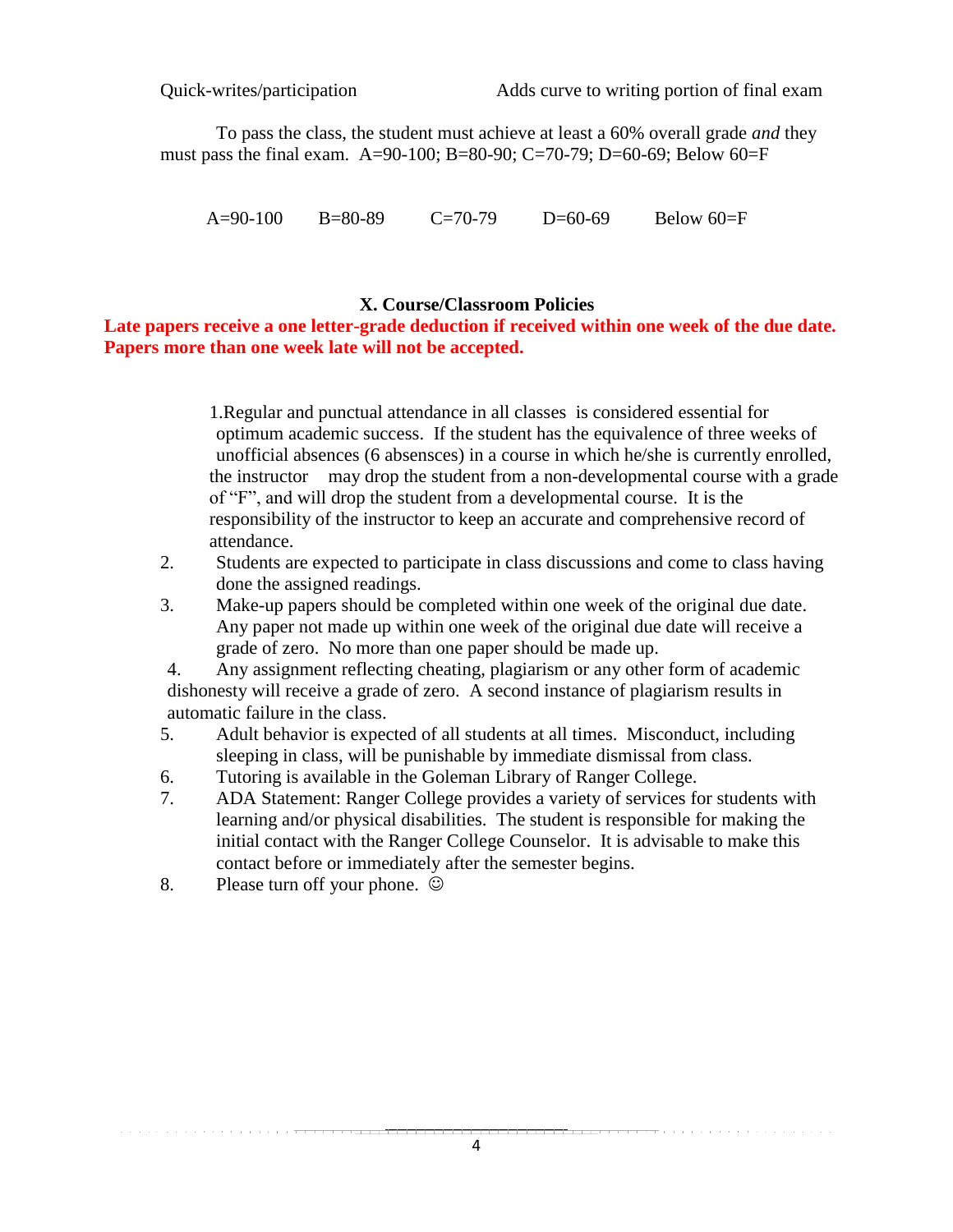### **XI. Course Outline/Schedule**

TBA

## **XII. Non-Discrimination Statement**

Admissions, employment, and program policies of Ranger College are nondiscriminatory in regard to race, creed, color, sex, age, disability, and national origin.

# **XIII. ADA Statement**

 $-$ 

and a series of the contract of